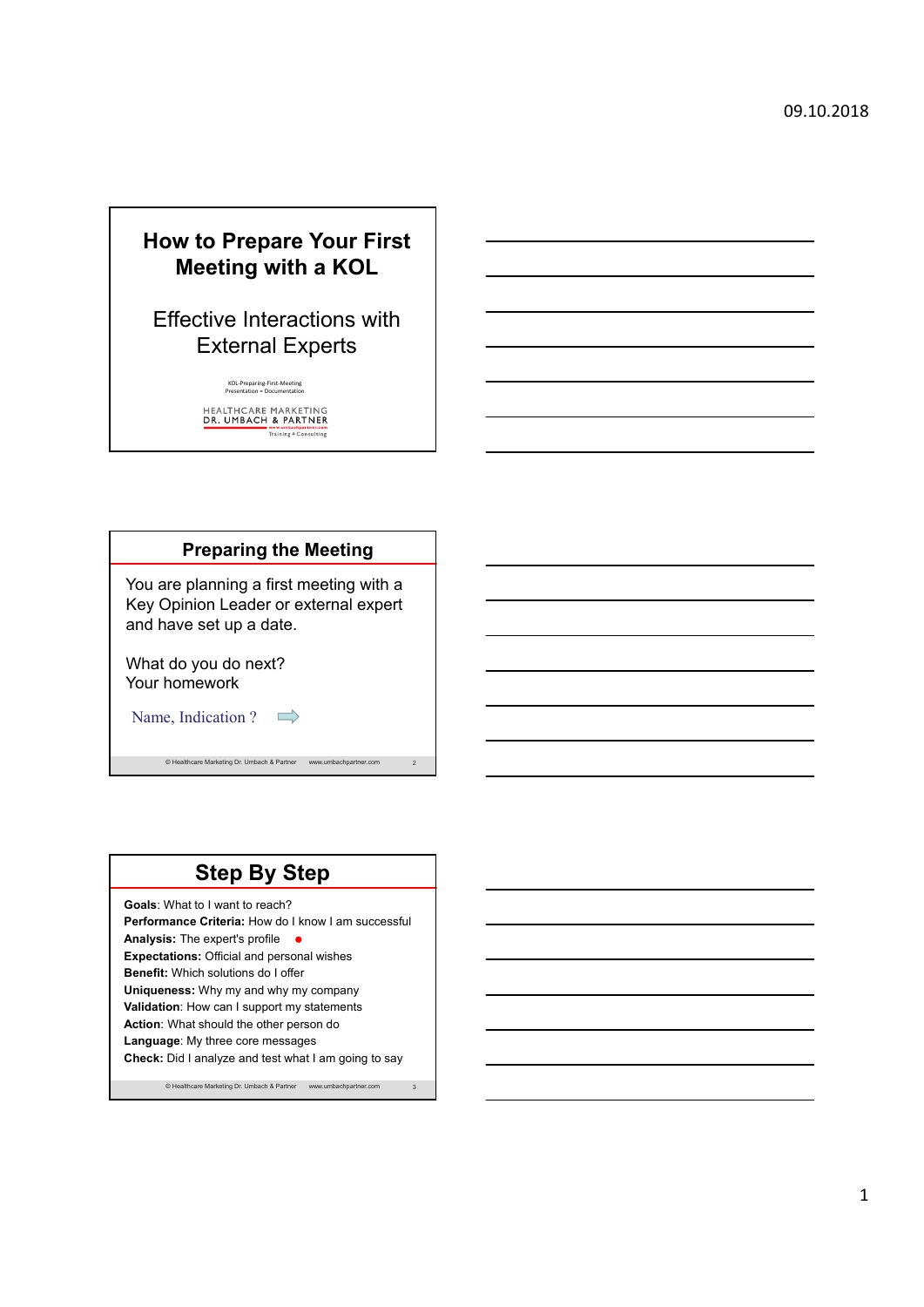### **Analysis: The Expert's Profile**

 $\rightarrow$ 

- Business Platforms: XING, Linkedin
- Google Scholar
- *Author Indication* filetype:pdf

Begin with a statement that arouses attention:

"… before our meeting I have done a little bit of homework in the web. You know what I found? I found your chart / statement / …

© Healthcare Marketing Dr. Umbach & Partner www.umbachpartner.com 4

## **Step By Step**

**Goals**: What to I want to reach? **Performance Criteria:** How do I know I am successful **Analysis:** The expert's profile **Expectations:** Official and personal wishes **Benefit:** Which solutions do I offer **Uniqueness:** Why my and why my company **Validation**: How can I support my statements **Action**: What should the other person do **Language:** My three core messages ● **Check:** Analyze and test what I am going to say

© Healthcare Marketing Dr. Umbach & Partner www.umbachpartner.com 5